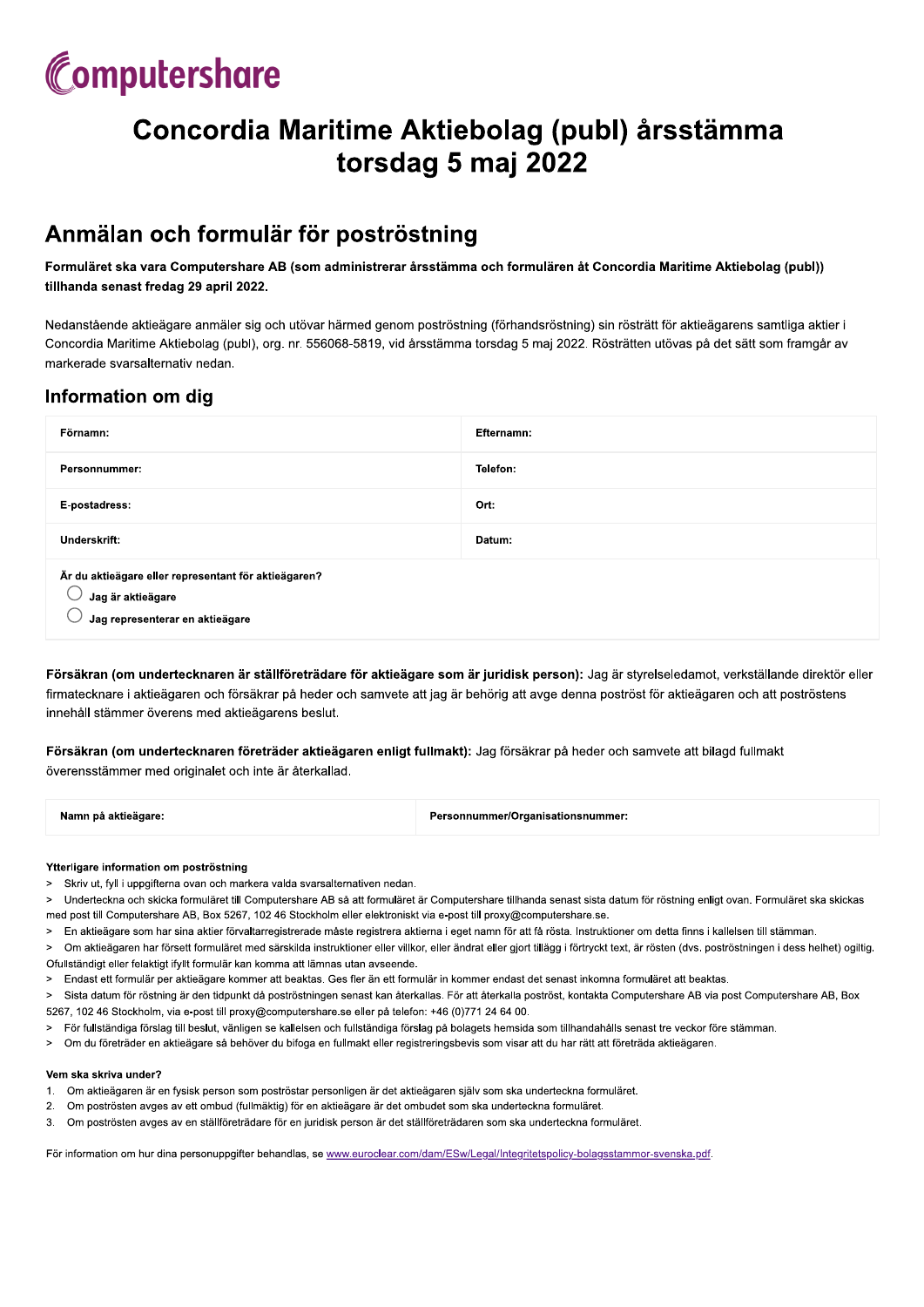## Svarsalternativen nedan avser ärenden och förslag enligt kallelsen till årsstämman.

| 2. Val av ordförande för stämman<br>Carl-Johan Hagman                                                                                                                                                                       | $\bigcirc$ Ja $\bigcirc$ Nej $\bigcirc$ Avstår |
|-----------------------------------------------------------------------------------------------------------------------------------------------------------------------------------------------------------------------------|------------------------------------------------|
| 5. Godkännande av dagordning                                                                                                                                                                                                | $\bigcirc$ Ja $\bigcirc$ Nej $\bigcirc$ Avstår |
| 6. Prövning av om stämman blivit behörigen sammankallad                                                                                                                                                                     | $\bigcirc$ Ja $\bigcirc$ Nej $\bigcirc$ Avstår |
| 10a. Beslut om fastställelse av resultaträkningen, balansräkningen, koncernresultaträkningen och<br>koncernbalansräkningen                                                                                                  | $\bigcirc$ Ja $\bigcirc$ Nei $\bigcirc$ Avstår |
| 10b. Beslut om disposition beträffande bolagets resultat enligt fastställd balansräkning                                                                                                                                    | $\bigcirc$ Ja $\bigcirc$ Nej $\bigcirc$ Avstår |
| 10c. Beslut om ansvarsfrihet åt styrelseledamöterna och verkställande direktören                                                                                                                                            |                                                |
| 10c.i Carl-Johan Hagman (styrelseordförande)                                                                                                                                                                                | $\bigcirc$ Ja $\bigcirc$ Nej $\bigcirc$ Avstår |
| 10c.ii. Stefan Brocker (styrelseledamot)                                                                                                                                                                                    | $\bigcirc$ Ja $\bigcirc$ Nej $\bigcirc$ Avstår |
| 10c.iii. Henrik Hallin (styrelseledamot)                                                                                                                                                                                    | $\bigcirc$ Ja $\bigcirc$ Nej $\bigcirc$ Avstår |
| 10c.iv. Mats Jansson (styrelseledamot)                                                                                                                                                                                      | $\bigcirc$ Ja $\bigcirc$ Nej $\bigcirc$ Avstår |
| 10c.v. Ulrika Laurin (styrelseledamot)                                                                                                                                                                                      | $\bigcirc$ Ja $\bigcirc$ Nej $\bigcirc$ Avstår |
| 10c.vi. Helena Levander (styrelseledamot)                                                                                                                                                                                   | $\bigcirc$ Ja $\bigcirc$ Nej $\bigcirc$ Avstår |
| 10c.vii. Michael G:son Löw (tidigare styrelseledamot, avseende perioden från och med den 1 januari 2021 till och med<br>den 29 april 2021)                                                                                  | $\bigcirc$ Ja $\bigcirc$ Nej $\bigcirc$ Avstår |
| 10c.viii. Alessandro Chiesi (tidigare styrelseledamot, arbetstagarrepresentant avseende perioden från och med den 1<br>januari 2021 till och med den 28 september 2021)                                                     | $\bigcirc$ Ja $\bigcirc$ Nej $\bigcirc$ Avstår |
| 10.c.ix. Daniel Holmgren (tidigare styrelseledamot, arbetstagarrepresentant, avseende perioden från och med den 1 $\;\;\circ\;\;$ Ja $\;\circ\;$ Nej $\;\circ\;$ Avstår<br>januari 2021 till och med den 28 september 2021) |                                                |
| 10.c.x. Mahmoud Sifaf (tidigare styrelsesuppleant, arbetstagarrepresentant, avseende perioden från och med den 1<br>januari 2021 till och med den 28 september 2021)                                                        | $\bigcirc$ Ja $\bigcirc$ Nej $\bigcirc$ Avstår |
| 10.c.xi. Kim Ullman (verkställande direktör)                                                                                                                                                                                | $\bigcirc$ Ja $\bigcirc$ Nej $\bigcirc$ Avstår |
| 11. Fastställande av antalet ledamöter och suppleanter i styrelsen samt antalet revisorer<br>och revisorssuppleanter                                                                                                        |                                                |
| 11.1 Antal ledamöter och suppleanter i styrelsen                                                                                                                                                                            | $\bigcirc$ Ja $\bigcirc$ Nej $\bigcirc$ Avstår |
| 11.2 Antal revisorer och revisorssuppleanter                                                                                                                                                                                | $\bigcirc$ Ja $\bigcirc$ Nej $\bigcirc$ Avstår |
| 12. Fastställande av arvoden till styrelsen och revisorer                                                                                                                                                                   |                                                |
| 12.1 Arvode till styrelsen                                                                                                                                                                                                  | $\bigcirc$ Ja $\bigcirc$ Nej $\bigcirc$ Avstår |
| 12.2 Arvode till revisorer                                                                                                                                                                                                  | $\bigcirc$ Ja $\bigcirc$ Nej $\bigcirc$ Avstår |